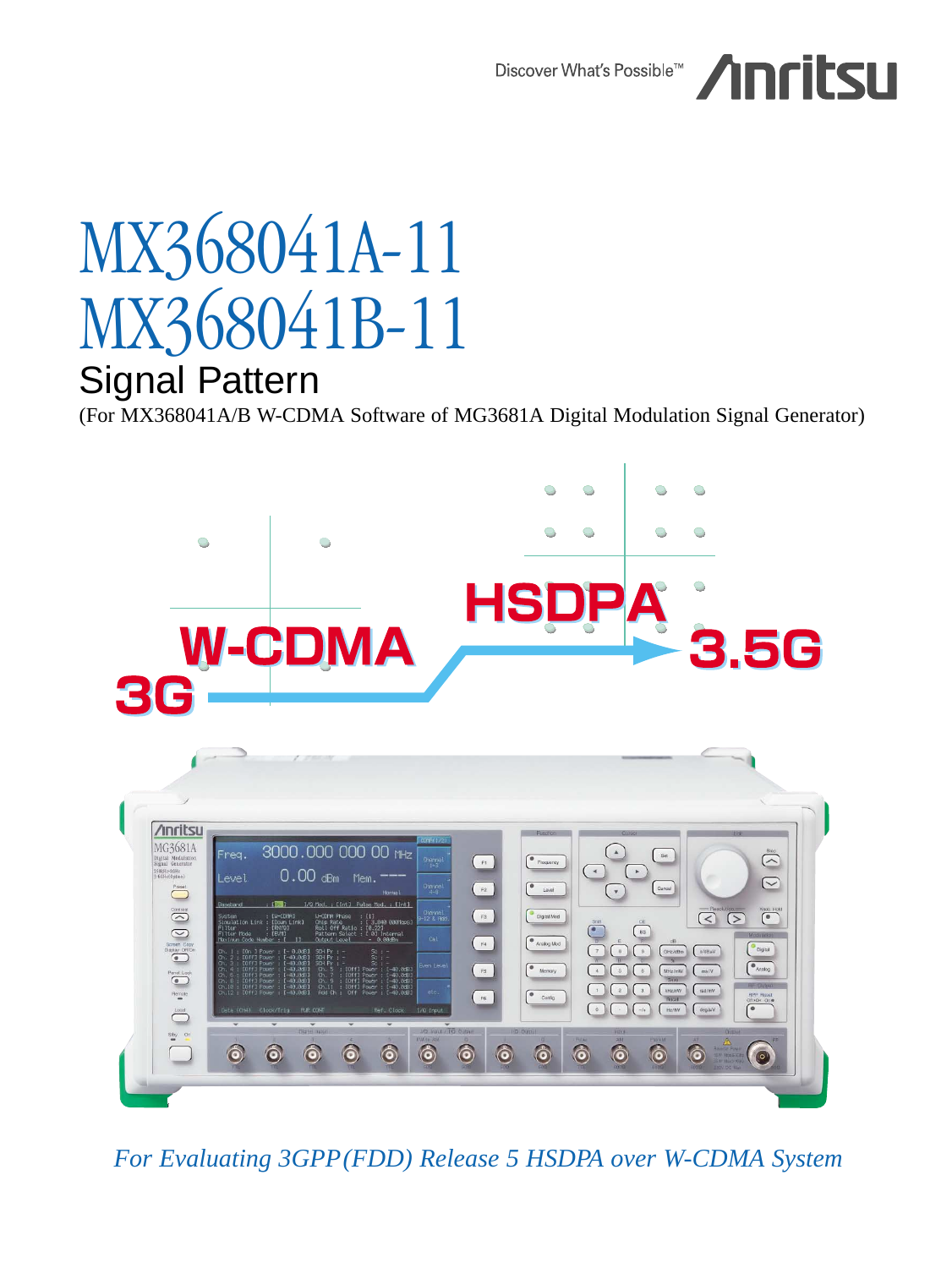## **Outputting HSDPA over W-CDMA Modulation Signals Conforming to 3GPP(FDD) Release 5**

The MX368041A/B-11 HSDPA Signal Patterns are the pattern data files for the 3GPP(FDD) Release 5 test that can be downloaded from a PC memory card to the MX368041A/B W-CDMA Software installed on the MG3681A. It provides various test patterns for testing BS/UE receivers or evaluating transmitter devices

## **Signal Pattern Files for Easy Operation**

By selecting a signal pattern saved in the internal memory of the MU368040A CDMA Modulation Unit instead of setting complex parameters in 3GPP specifications, the receiver/transmitter test signals for HSDPA over W-CDMA BS/UE conforming to the 3GPP(FDD) standards can be output. Up to 32 signal patterns can be saved from a PC memory card and can be switched at high speed.

|                                                       |                                                            |                                            |              |                                                                              | Pattern     |
|-------------------------------------------------------|------------------------------------------------------------|--------------------------------------------|--------------|------------------------------------------------------------------------------|-------------|
| Freq.                                                 |                                                            |                                            |              | $-2112.500000000$ MHz                                                        |             |
| Level $=$ 3.00 dBm.                                   |                                                            |                                            |              | Mem.<br>Normal                                                               |             |
|                                                       |                                                            |                                            |              |                                                                              |             |
| Baseband                                              | : [On ]                                                    |                                            |              | I/Q Mod. : [Int] Pulse Mod. : [Int]                                          |             |
| Internal<br>1:BS116_8                                 | 11:D32T48s0<br>$12:$ DAMR $18$ s $\theta$                  | $22:U$ AMR#1<br>23: UL_AMR#2               | Knob<br>Step | [1]<br>[ 3.840 000Mcps]                                                      |             |
| 2:BS132_8<br>3:BS164-8<br>$4:BS2\_8$<br>5:BS316_8     | 13:DAMR28s0<br>14:DAMR38s0<br>15:DISDN8s0<br>16:DL_C31     | 24: UL_AMR#3<br>$25:UL$ ISDN<br>26:<br>27: | Cursor       | [0.22]<br>[ <mark>0</mark> ] Internal<br>$-3.00dBm$                          |             |
| 6:BS332_8                                             | $17:0$ INTR                                                | 28:                                        |              | Sc<br>$\cdots$                                                               |             |
| $7:BS4\_8$<br>8:D32T18s0<br>9:032T2850<br>10:D32T38s0 | 18: ULRMC12k<br>19: ULRMC144<br>20:ULRMC384<br>21:ULRMC64k | 29:<br>30:<br>31:<br>32:                   |              | $\mathsf{Sc}$ : $=$<br>So:<br>$[-40.0dB]$<br>ower :<br>$[-40.0dB]$<br>ower : |             |
|                                                       | Total Share : Symbol = $22$ Wave = $45$                    |                                            |              | ower : [-40.0dB]<br>$[-40.0dB]$<br>ower :<br>[-40.0dB]<br>ower :             |             |
|                                                       | Data (CH4) Clock/Trig                                      | PUR CONT                                   |              | Ref. Clock                                                                   | $I/Q$ Input |

Standard signal pattern files conforming to the 3GPP(FDD) Release 1999 specifications are provided with the MX368041A/B W-CDMA Software.

- For evaluating transmitter device of BS TS 25.141 Test Model 1 to 4 (single carrier)
- For testing receiver and performance of BS and evaluating transmitter device of UE TS 25.101/ 25.104 UL RMC 12.2 to 384 kbps
- For testing receiver and performance of UE TS 25.101 DL RMC 12.2 to 384 kbps

## **Various Test Patterns**

The MX368041A/B-11 is a package that consists of signal pattern files conforming to the 3GPP(FDD) Release 5 specifications in addition to the signal pattern files provided with the MX368041A/B W-CDMA Software.

Multi-carrier and fulfilling performance tests, mainly HSDPA tests of BS test model 5 and DL FRC H-Set 1 to 5, can be performed.

- 
- For evaluating transmitter device of BS TS 25.141 Test Model 1 to 5 (single carrier), 1 and 5 (2 carriers)
- For testing receiver and performance of BS TS 25.104 UL RMC 12.2 to 384 kbps, RACH, CPCH, SSDT
- For evaluating transmitter device of UE TS 25.101 UL RMC 12.2 to 384 kbps
- For testing receiver and performance of UE

TS 25.101 DL RMC 12.2 to 384 kbps, DPCCH with 4 pilot bits, Open-loop transmit diversity, Compressed mode, BTFD, PCH, DL FRC H-Set 1 to 5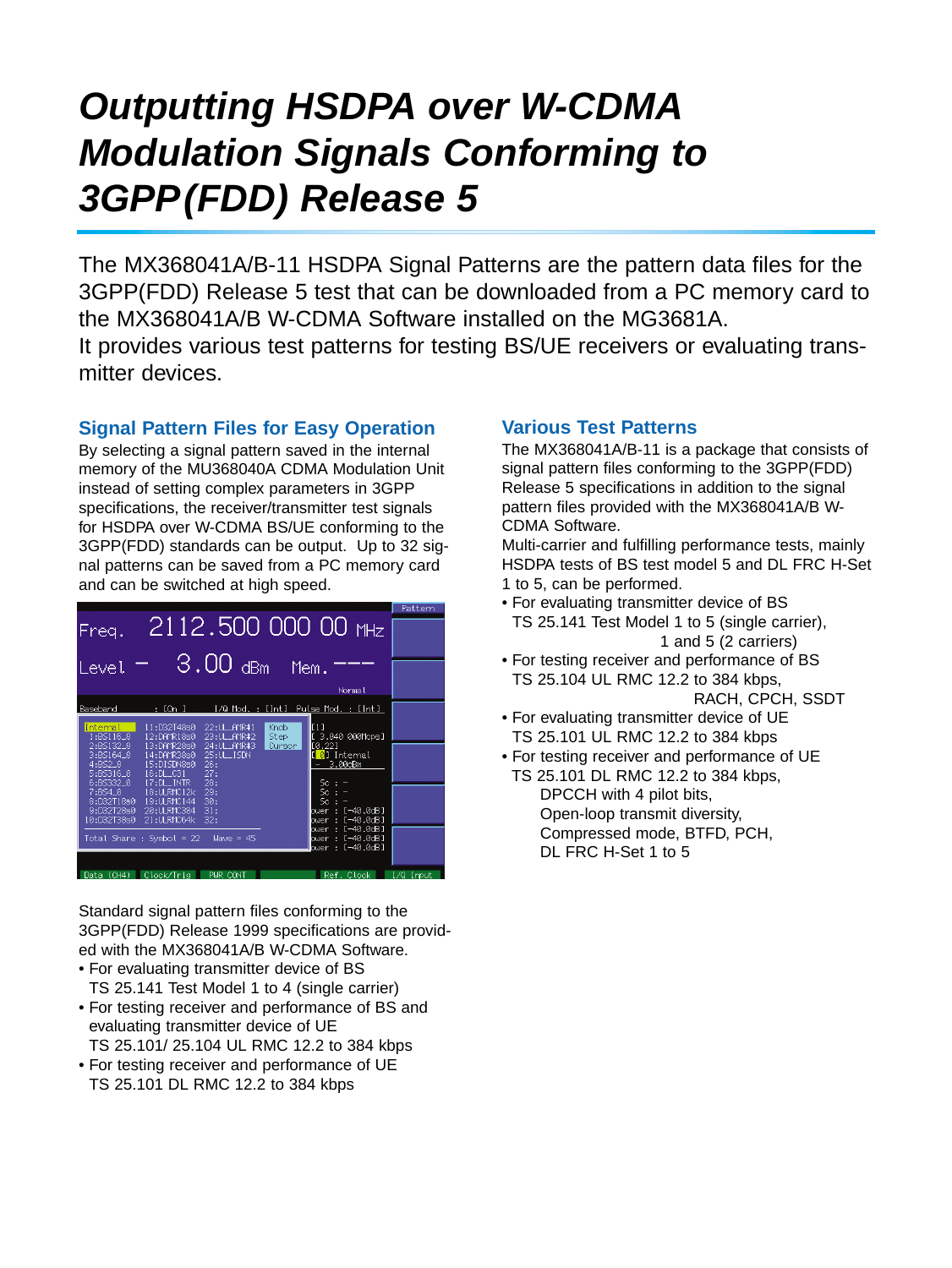## **Performing HSDPA tests as well as conventional W-CDMA tests**

## **UE HSDPA Receiver Test**

The MX368041A/B-11 enables the HSDPA demodulation test, decoding check and HS-DSCH BLER test for 3GPP(FDD) UE.

It also enables DCH BER test, because P-CCPCH, P-SCH, S-SCH, CPICH, PICH and DPCH are the conventional functions of the MX368041A/B.

## • Demodulation test



Nodulation<br>Analysis 609A - 2003/12/11 12:41:24<br>Modulation Analysis (HSDPA) > Trace<br>View  $\frac{1}{112.50}$ Auto Rate tion Operation  $\mathbf{Q}$ nstellate<br>nstellate Marker Position Code Domain<br>Eur Err Back Screen  $2<sub>3</sub>$ 

Example of EVM measurement of HS-PDSCH (16QAM)

### • BLER test of decoding check and HS-DSCH